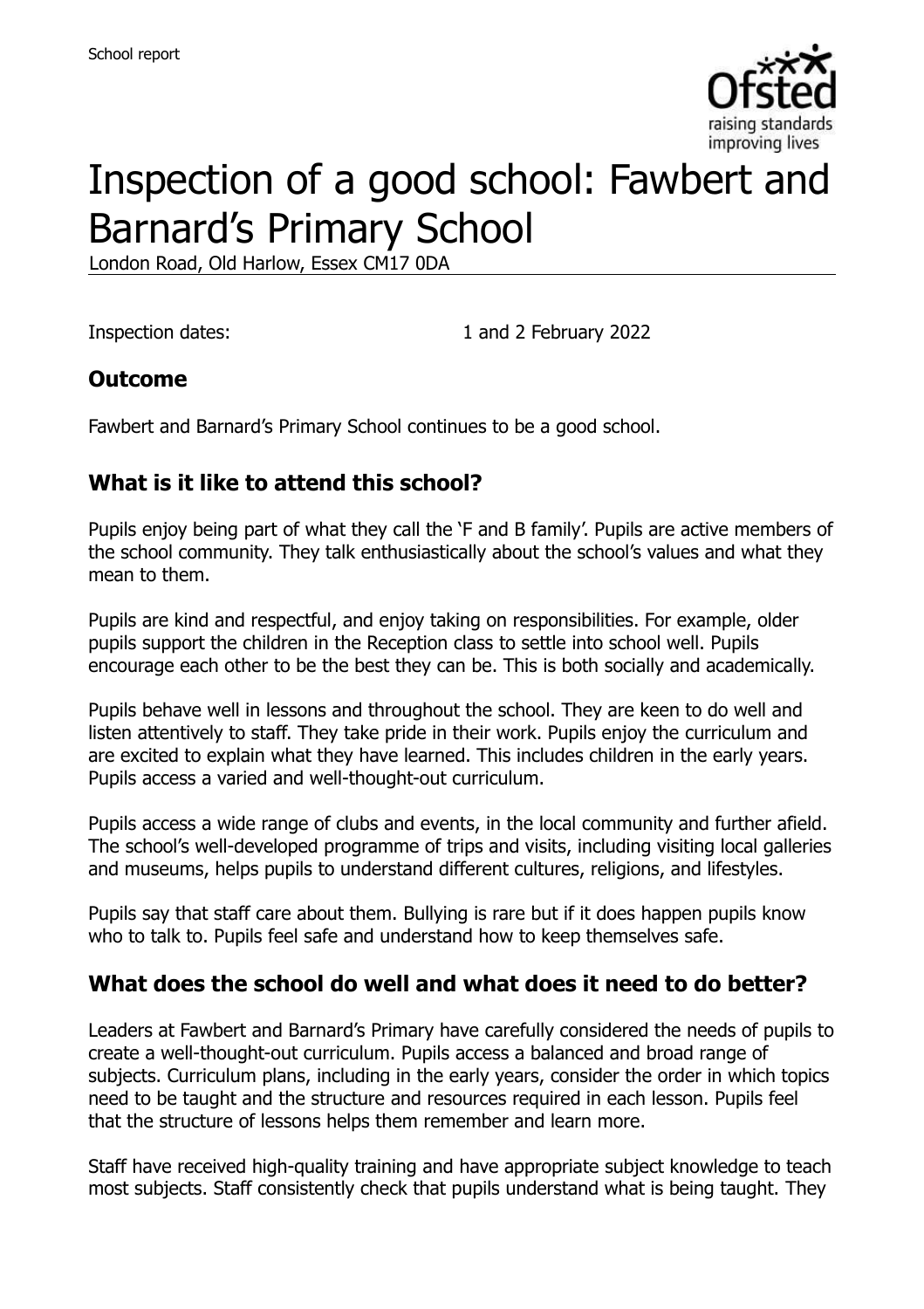

use a range of strategies to ensure that pupils understand what they need to do to improve. This includes helping pupils to use new vocabulary accurately. As a result, the curriculum is delivered effectively.

The teaching of reading is a strength of the school, including in the early years. Pupils are given the knowledge to sound out and read new words. This is due to skilled adults using a consistent approach to reading and understanding new words. Books are well matched to the sounds pupils are learning. The few pupils who fall behind are supported to catch up quickly. Pupils show a love of reading throughout the school. Pupils of all ages talked articulately and keenly to the inspector about how they use the book corners to enjoy the books they 'love' reading.

Pupils with special educational needs and/or disabilities (SEND) achieve well. Skilled adults offer support to the pupils who need it. When required, teachers ensure that the curriculum is broken down into smaller steps so that some pupils can access it more effectively. Vulnerable pupils, including those from disadvantaged backgrounds, are supported to progress well in the same high-quality curriculum as their peers.

While most of the curriculum is well considered and developed, some subjects are in the earlier stages of planning. For example, in design and technology (DT) and geography the specific order in which the topics need to be taught is not as clear in the curriculum plans for these subjects. Teachers are not as confident to deliver the intended curriculum in these few areas.

Pupils are well behaved. They know the system of rewards and warnings well. Pupils learn about how to behave in class and assemblies. They are also taught how to talk about any issues and make friends as needed. This includes in the early years, where children settle and make friends quickly.

Leaders have designed a range of first-hand opportunities for pupils to explore diversity, different faiths, cultures and sporting experiences. Pupils develop positive attitudes due to the adults being excellent role models in school. Pupils are given chances to show they are trustworthy and resilient.

The local governing body has clearly defined roles that enable it to correctly identify and monitor the school's improvement priorities. The strong relationships between the schools in the trust enable staff to share best practice and support one another. Leaders are also good at supporting staff's well-being.

In discussion with the headteacher, the inspector agreed that the continued development of foundation subjects such as DT and geography may usefully serve as a focus for the next inspection.

# **Safeguarding**

The arrangements for safeguarding are effective.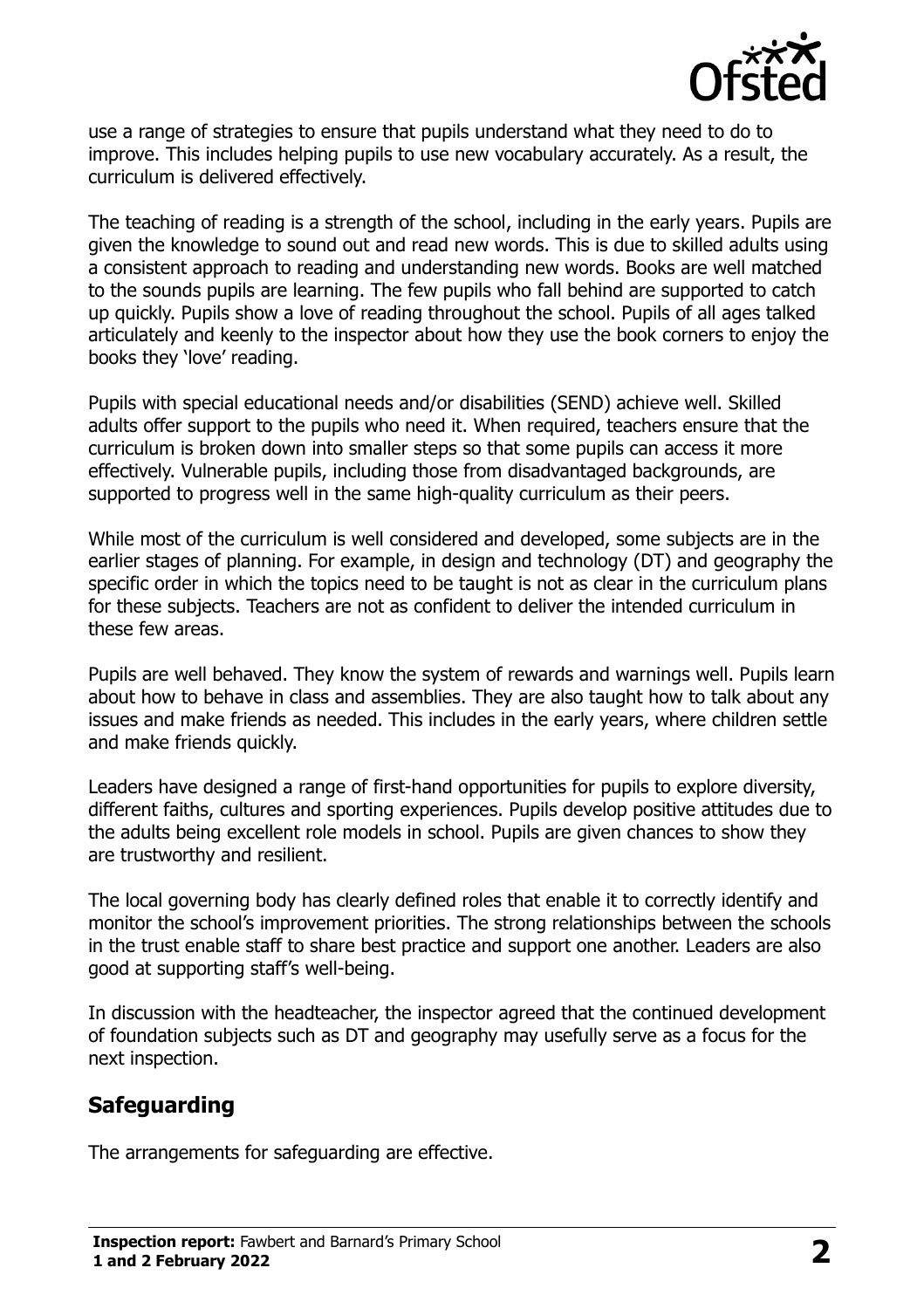

Leaders have a tenacious approach to keeping pupils safe. Any concerns are recorded and reported to the correct people. Leaders are quick to follow up and get families the support they need. Information is shared in a timely manner.

Pupils understand how to keep themselves safe outside of school and when using the internet. The curriculum is designed to provide up-to-date knowledge about online safety. Additionally, time is built in to address any current contextual concerns as they arise.

### **What does the school need to do to improve?**

# **(Information for the school and appropriate authority)**

■ Planning and staff training in a few areas of the curriculum are not as well developed as in the other foundation subjects. Pupils are not accessing the same high-quality curriculum in these subjects. Leaders need to ensure they have plans that identify the sequencing and detail that needs to be taught to pupils. Leaders must ensure staff have the skills and knowledge to deliver these subjects to an equally high standard as they do the rest of the curriculum.

### **Background**

When we have judged a school to be good, we will then normally go into the school about once every four years to confirm that the school remains good. This is called a section 8 inspection of a good or outstanding school, because it is carried out under section 8 of the Education Act 2005. We do not give graded judgements on a section 8 inspection. However, if we find evidence that a school would now receive a higher or lower grade, then the next inspection will be a section 5 inspection. Usually this is within one to two years of the date of the section 8 inspection. If we have serious concerns about safeguarding, behaviour or the quality of education, we will deem the section 8 inspection as a section 5 inspection immediately.

This is the first section 8 inspection since we judged the predecessor school, Fawbert and Barnard's Primary school, to be good in July 2013.

#### **How can I feed back my views?**

You can use [Ofsted Parent View](https://parentview.ofsted.gov.uk/) to give Ofsted your opinion on your child's school, or to find out what other parents and carers think. We use information from Ofsted Parent View when deciding which schools to inspect, when to inspect them and as part of their inspection.

The Department for Education has further quidance on how to complain about a school.

If you are the school and you are not happy with the inspection or the report, you can [complain to Ofsted.](https://www.gov.uk/complain-ofsted-report)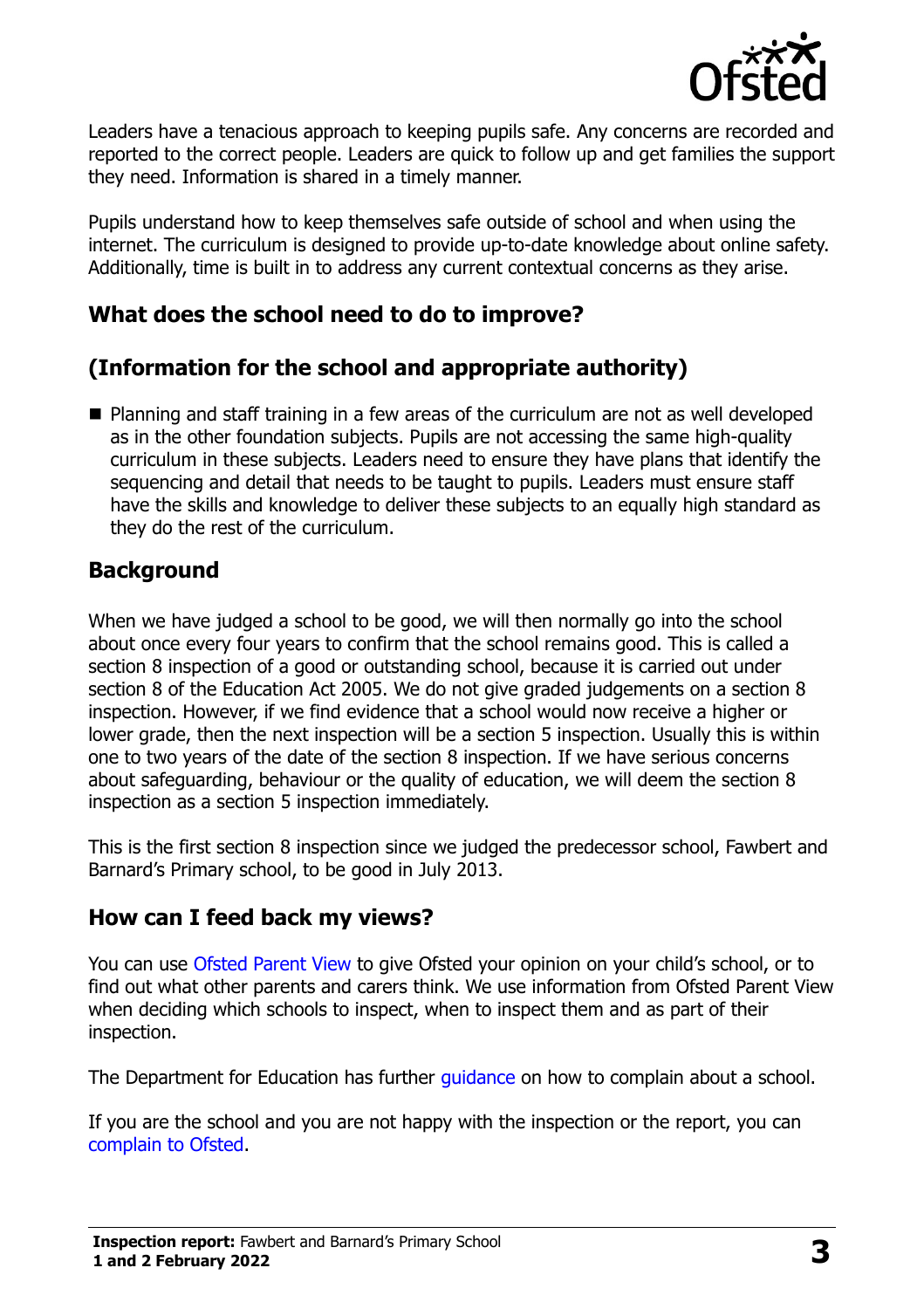

# **Further information**

You can search for [published performance information](http://www.compare-school-performance.service.gov.uk/) about the school.

In the report, '[disadvantaged pupils](http://www.gov.uk/guidance/pupil-premium-information-for-schools-and-alternative-provision-settings)' refers to those pupils who attract government pupil premium funding: pupils claiming free school meals at any point in the last six years and pupils in care or who left care through adoption or another formal route.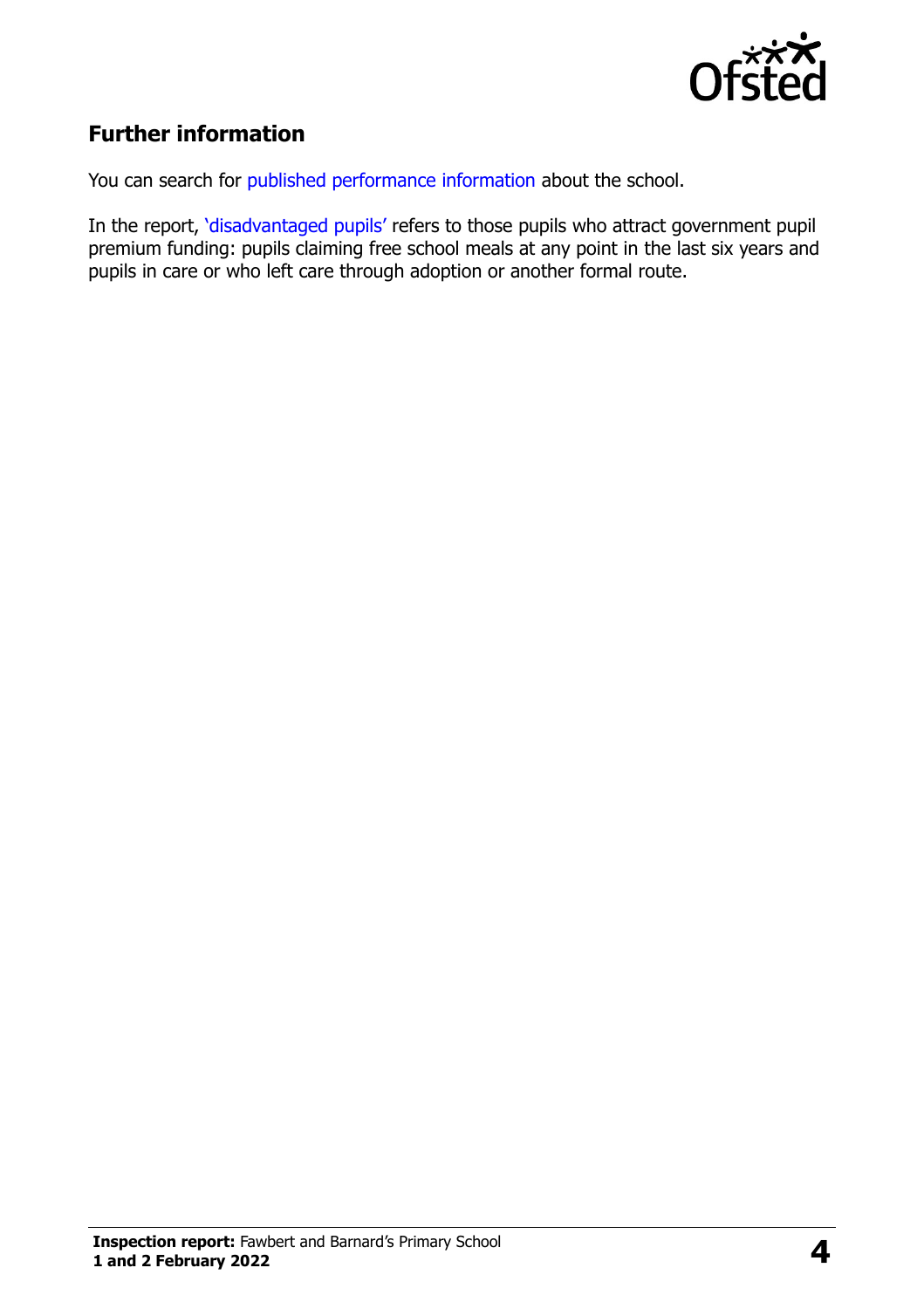

### **School details**

| Unique reference number             | 144663                   |
|-------------------------------------|--------------------------|
| <b>Local authority</b>              | <b>Essex</b>             |
| <b>Inspection number</b>            | 10212029                 |
| <b>Type of school</b>               | Primary                  |
| <b>School category</b>              | Academy converter        |
| Age range of pupils                 | 4 to 11                  |
| <b>Gender of pupils</b>             | Mixed                    |
| Number of pupils on the school roll | 206                      |
| <b>Appropriate authority</b>        | Board of trustees        |
| <b>Chair of trust</b>               | Robert Smith             |
| <b>Headteacher</b>                  | Sue Spearman             |
| Website                             | www.fandbharlow.uk       |
| Date of previous inspection         | Not previously inspected |

# **Information about this school**

- The school has been through significant senior and middle leader staff changes since joining the Templefields Multi-Academy Trust in 2017.
- The school does not use any alternative provision.
- Fawbert and Barnard's Primary Academy converted to become an academy school in September 2017. When its predecessor school, Fawbert and Barnard's Primary School, was last inspected by Ofsted it was judged to be good overall.

# **Information about this inspection**

This was the first routine inspection the school received since the COVID-19 pandemic began. Inspectors discussed the impact of the pandemic with school leaders and have taken that into account in their evaluation.

- The inspector met with the headteacher, the deputy headteacher, the special educational needs and/or disabilities coordinator and the chief executive officer for the trust. The inspector also met with the vice-chair of the trust, who is also the chair of governors, and two other members of the governing board.
- The inspector carried out deep dives in these subjects: early reading, mathematics and art and design. For each deep dive, the inspector discussed the curriculum with subject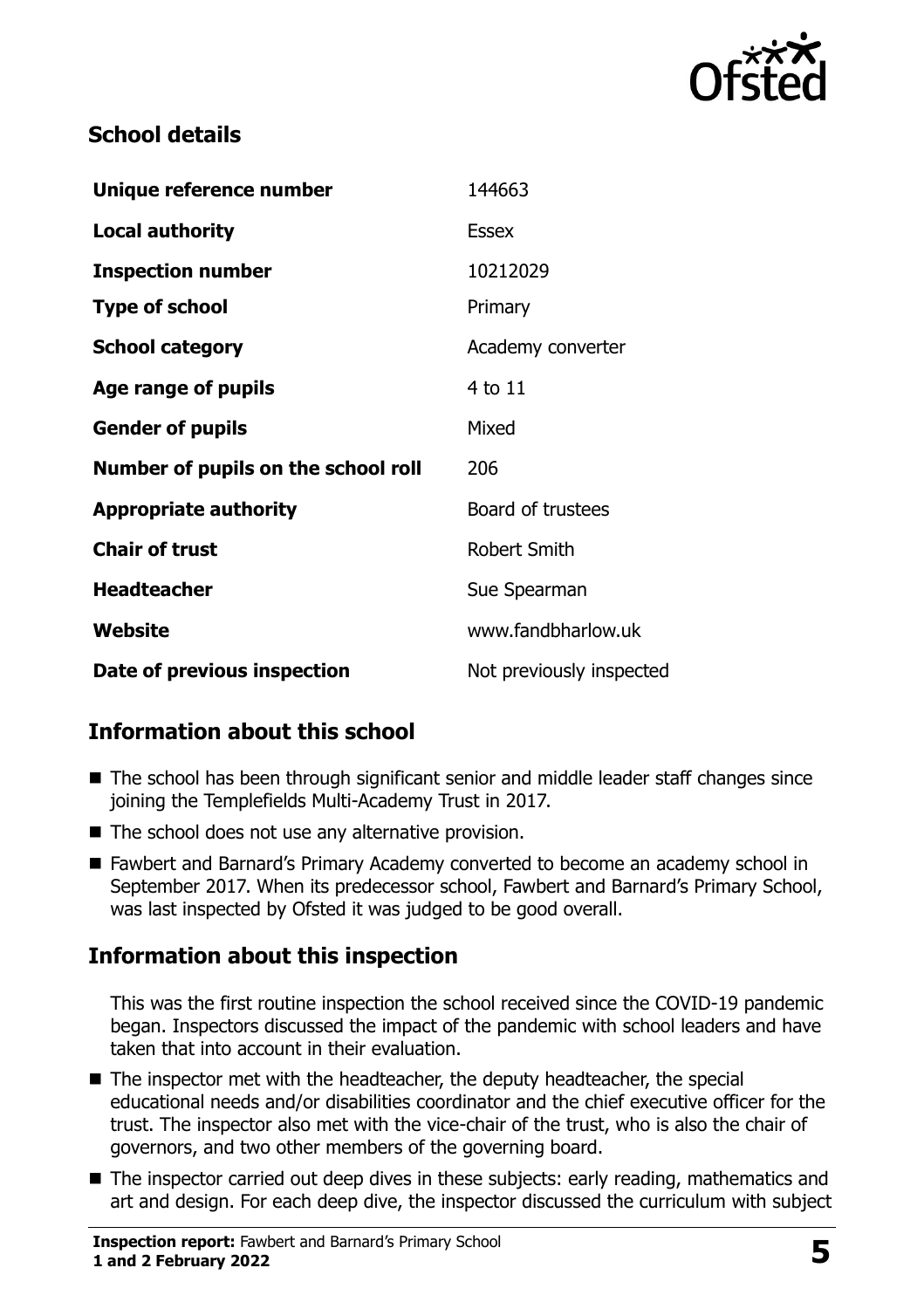

leaders, looked at curriculum plans, visited a sample of lessons, spoke to teachers, spoke to some pupils about their learning and looked at a sample of pupils' work.

- The inspector also spoke to leaders and looked at pupils' work in history, computing, physical education and DT.
- The inspector spoke to parents when pupils were being picked up from school. The inspector spoke to pupils in the playground and in the lunch hall.
- To inspect safeguarding, the inspector checked the school's single central record, considered the safeguarding policy, and spoke to staff and pupils. The inspector looked at case files and discussed a range of safeguarding records with the designated safeguarding lead.
- The inspector considered 68 responses to Ofsted's online survey, Ofsted Parent View, and 36 free-text responses submitted during the inspection. The inspector reviewed 30 responses to the online staff survey and 171 responses to the online pupil survey.

#### **Inspection team**

Isabel Davis, lead inspector Her Majesty's Inspector